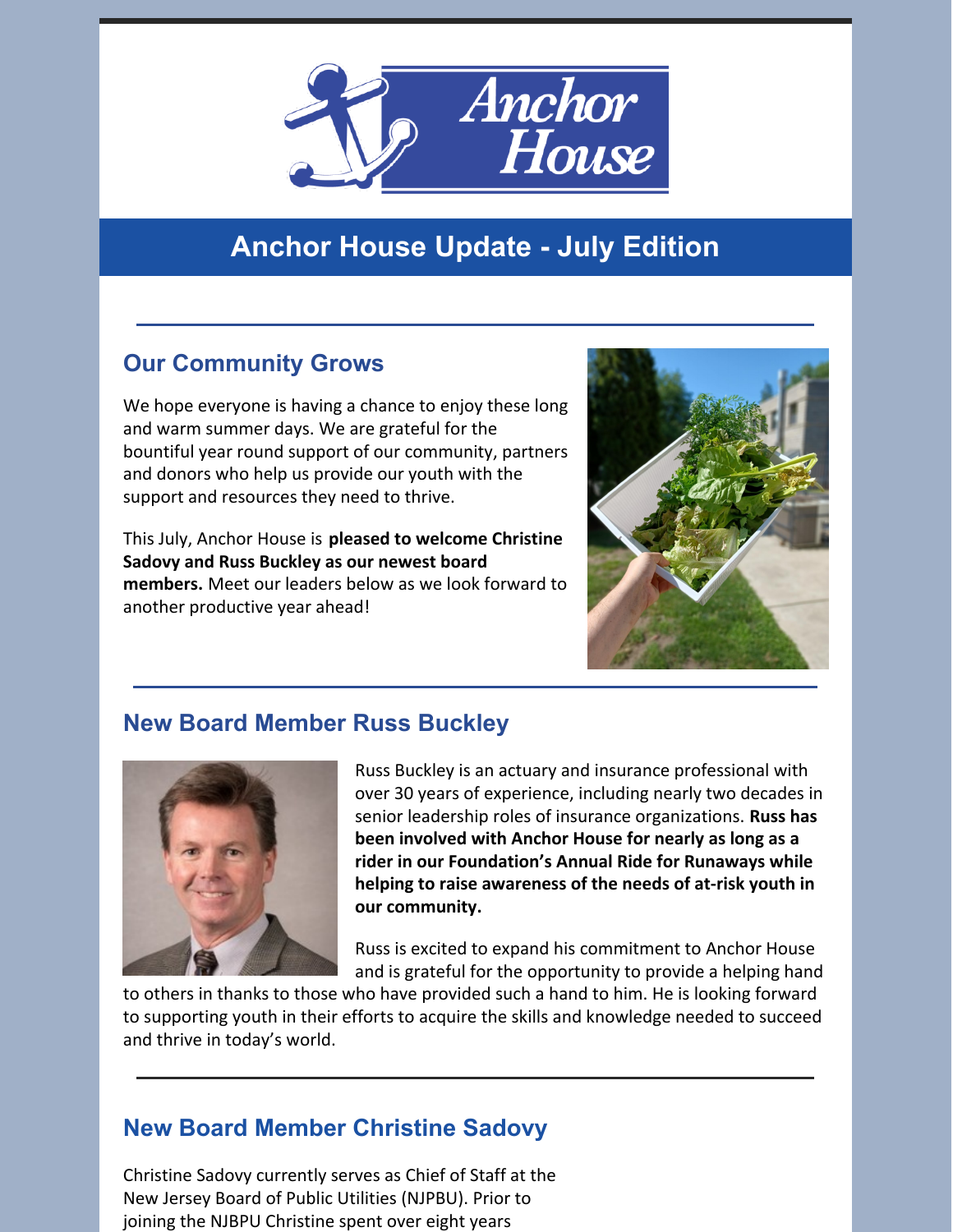working in advocacy in New Jersey at the Sierra Club and Planned Parenthood Action Fund of New Jersey where she led the campaign to restore funding for critical women's and reproductive healthcare.

**Christine's commitment to making New Jersey the best state for all residents, as well as her upbringing in Trenton led her to an interest in joining the Anchor House board.** She looks forward to working with board and staff members to ensure youth and young people have a place to go and the help and services they need.



#### **Funder Spotlight: Rite Aid Foundation**

# **VRITE AID** FOUNDATION

The Rite Aid Foundation has supported Anchor House for the past few years and we are especially grateful for their generous support during the pandemic this past year.

We are proud to be a part of a select group of nonprofit partners who join the Rite Aid Foundation in helping to improve the health and well-being of children living in our communities. Thank you to the Foundation for recognizing the importance of investing in our youth and for your meaningful contribution!

#### **Anchor House Foundation Ride/Walk for the Runaways**

Thank you to the Anchor House Foundation for organizing the 43rd year and to all the event participants and their supporters! The in person 500 mile bike ride kicked off from the Princeton Shopping Center earlier this month. Participants kept it local this year cycling in and around Mercer County. The walkers/runners have also completed their challenges. The support and efforts of everyone is invaluable in helping us provide critical services to youth!



#### **For more info visit the [Foundation](https://anchorhouseride.rallybound.org/) website**



Anchor House | 609-396-8329 | 482 Centre Street Trenton, NJ 08611 | www.anchorhousenj.org